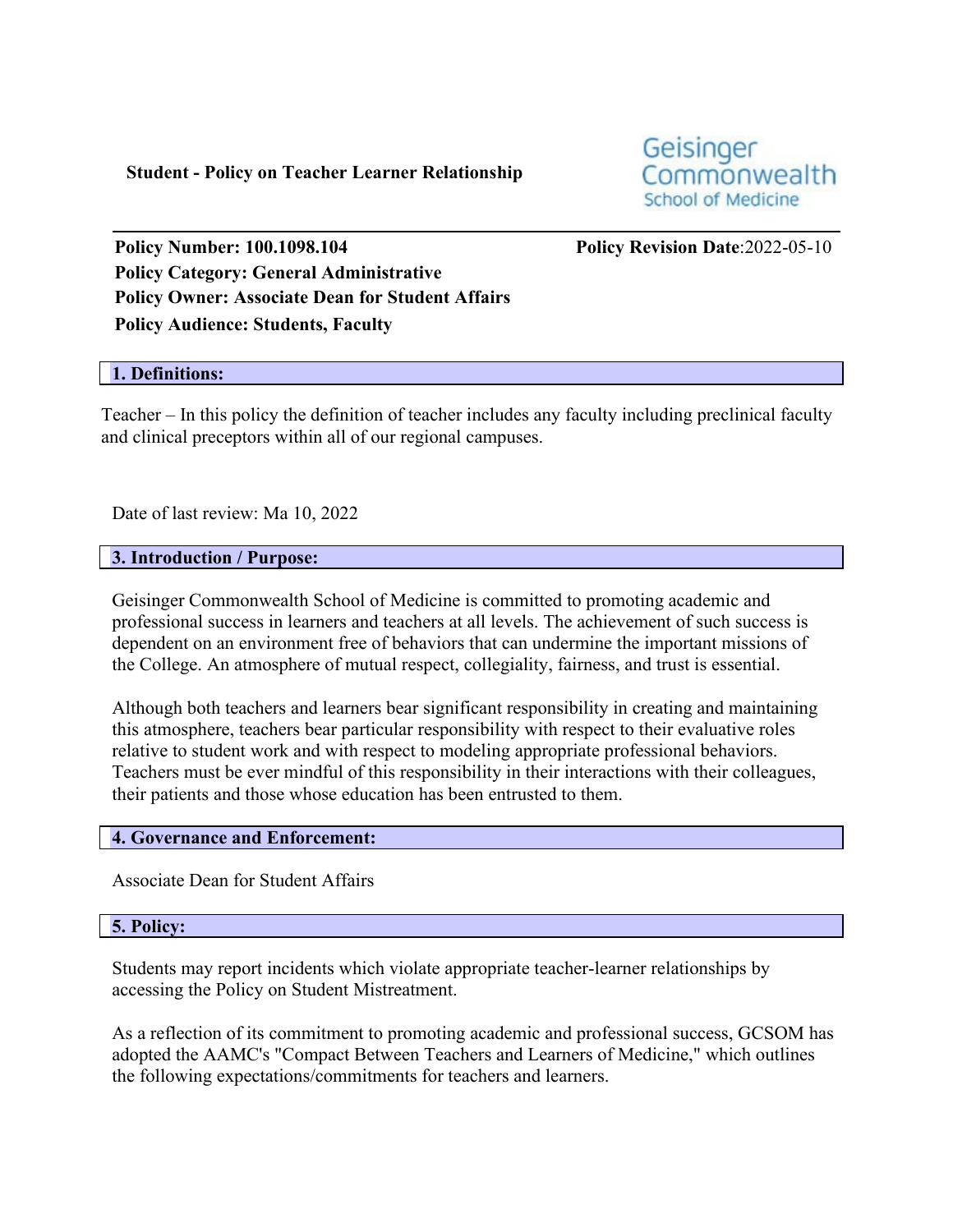# **Compact Between Teachers and Learners of Medicine:**

Preparation for a career in medicine demands the acquisition of a large fund of knowledge and a host of special skills. It also demands the strengthening of those virtues that undergird the doctor/patient relationship and that sustain the profession of medicine as a moral enterprise.

This Compact serves as a pledge and as a reminder to teachers and learners that their conduct in fulfilling their mutual obligations is the medium through which the profession inculcates its ethical values.

## **Guiding Principles**

*Duty:* Medical educators have a duty not only to convey the knowledge and skills required for delivering the profession's contemporary standard of care, but also to inculcate the values and attitudes required for preserving the medical profession's social contract across generations.

*Integrity:* The learning environments conducive to conveying professional values must be suffused with integrity. Students learn enduring lessons of professionalism by observing and emulating role models who epitomize authentic professional values and attitudes.

*Respect:* Fundamental to the ethic of medicine is respect for every individual. Mutual respect between learners, as novice members of the medical profession and their teachers, as experienced and esteemed professionals, is essential for nurturing that ethic. Given the inherently hierarchical nature of the teacher/learner relationship, teachers have a special obligation to ensure that students and residents are always treated respectfully.

## **Commitments of Faculty:**

- We pledge our utmost effort to ensure that all components of the educational program for students and residents are of high quality.
- As mentors for our student and resident colleagues, we maintain high professional standards in all of our interactions with patients, colleagues and staff.
- We respect all students and residents as individuals, without regard to gender, race, national origin, religion, or sexual orientation; we will not tolerate anyone who manifests disrespect or who expresses biased attitudes towards any student or resident.
- We pledge that students and residents will have sufficient time to fulfill personal and family obligations, to enjoy recreational activities and to obtain adequate rest; we monitor and, when necessary, reduce the time required to fulfill educational objectives, including time required for "call" on clinical rotations, to ensure students' and residents' well-being.
- In nurturing both the intellectual and the personal development of students and residents, we celebrate expressions of professional attitudes and behaviors, as well as achievement of academic excellence.
- We do not tolerate any abuse or exploitation of students or residents.
- We encourage any student or resident who experiences mistreatment or who witnesses unprofessional behavior to report the facts immediately to appropriate faculty or staff; we treat all such reports as confidential and do not tolerate reprisals or retaliations of any kind.

## **Commitments of Students and Residents:**